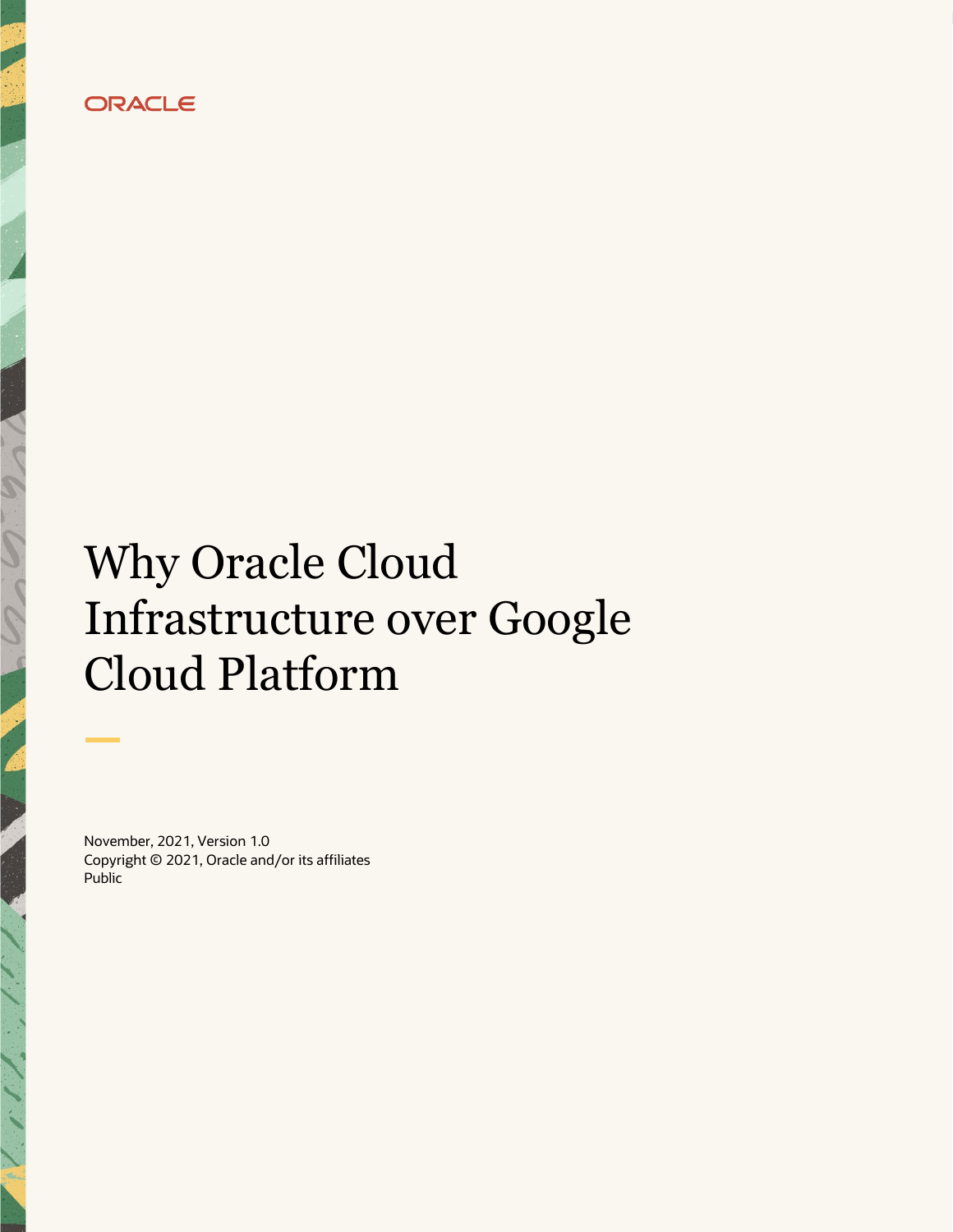Oracle Cloud infrastructure combines the elasticity and utility of public cloud with the granular control, security, and predictability of on-premises infrastructure. Customers choose Oracle Cloud Infrastructure over Google Cloud Platform for several reasons: First, customers can migrate every workload and build faster in Oracle Cloud. Second, customers can consume their cloud services in the public cloud or within their own data center with Oracle Dedicated Region Cloud@Customer. Third, customers can easily implement security best practices, controls, and automation to prevent misconfiguration errors. Fourth, customers have lower risks with Oracle's end-to-end SLAs covering performance, availability, and manageability of services. Finally, their workloads achieve better performance at a significantly lower cost with Oracle Cloud Infrastructure. Take a look at what makes Oracle Cloud Infrastructure a better cloud platform than Google Cloud.

#### **1. Migrate every workload and build faster in the cloud**

Customers are increasingly migrating business-critical enterprise applications and databases running onpremises to the cloud to achieve operation efficiency and improve application performance and availability. On-premises physical servers enable customers to run workloads directly on bare metal server hardware when performance, latency, or security require it, and they want the same options in the public cloud. Most enterprises also run VMware vSphere in their data centers. They want to migrate the workloads running on these physical servers and VMware environments without rearchitecting applications, change familiar software or IT processes, or introduce complexity to their operations. Oracle makes this migration easy; Google Cloud Platform does not.

Oracle Cloud provides the best deployment options, highest performance, best availability, and lowest costs for Oracle databases and workloads. In the case of enterprise applications such as ERP, CRM, HCM, and others, Oracle offers customers the ability to ramp-up to a SaaS model, something not possible with Google Cloud as it does not offer any enterprise SaaS application.

| <b>CAPABILITY</b>                                                              | <b>OCI</b> | <b>GCP</b> | <b>EVIDENCE</b>                                                                                                                                                                                                                                                                                                                                                                                                                                                                                                                                                                                                                                                                                                                                                                                                                                        |
|--------------------------------------------------------------------------------|------------|------------|--------------------------------------------------------------------------------------------------------------------------------------------------------------------------------------------------------------------------------------------------------------------------------------------------------------------------------------------------------------------------------------------------------------------------------------------------------------------------------------------------------------------------------------------------------------------------------------------------------------------------------------------------------------------------------------------------------------------------------------------------------------------------------------------------------------------------------------------------------|
| Native bare metal<br>servers suitable<br>for any<br>enterprise<br>application? | Yes        | <b>No</b>  | OCI offers the largest bare metal servers in the public cloud - up to<br>128 cores, 2 TB of RAM, and 1 PB of storage. These native servers<br>are accessible with the same portal and tools, and live on the same<br>networks with direct access to other Oracle Cloud resources.<br>Google Cloud Platform offers bare metal servers in isolated regional<br>data centers that are connected to the corresponding Google Cloud<br>regions by a cloud interconnect. This offering has severe limitations<br>and does not come with access to Google Cloud services, networking<br>services, or the internet, and it requires customers to work with a<br>third-party service provider for network connectivity.                                                                                                                                         |
| <b>VMware solution</b><br>with full<br>administrative<br>control?              | Yes        | <b>No</b>  | Oracle Cloud VMware Solution (OCVS) provides a native VMware-<br>based cloud environment, installed within a customer's tenancy. In<br>OCVS, customers own the ESXi root credentials, as they do with on-<br>premises deployments. Customers control whether-and when-to<br>upgrade their VMware software. They have complete control with the<br>same VMware tools they're accustomed to, and can keep the same<br>VMware provisioning, storage, and lifecycle policies in the cloud as<br>they do on-premises. OCVS supports up to 64-node VMware<br>clusters.<br>Google Cloud VMware Engine solution does not allow customers to<br>control patches, upgrades or updates to their VMware environment-<br>this can potentially break certification and support for applications<br>running in Google Cloud VMware environments. Additionally, Google |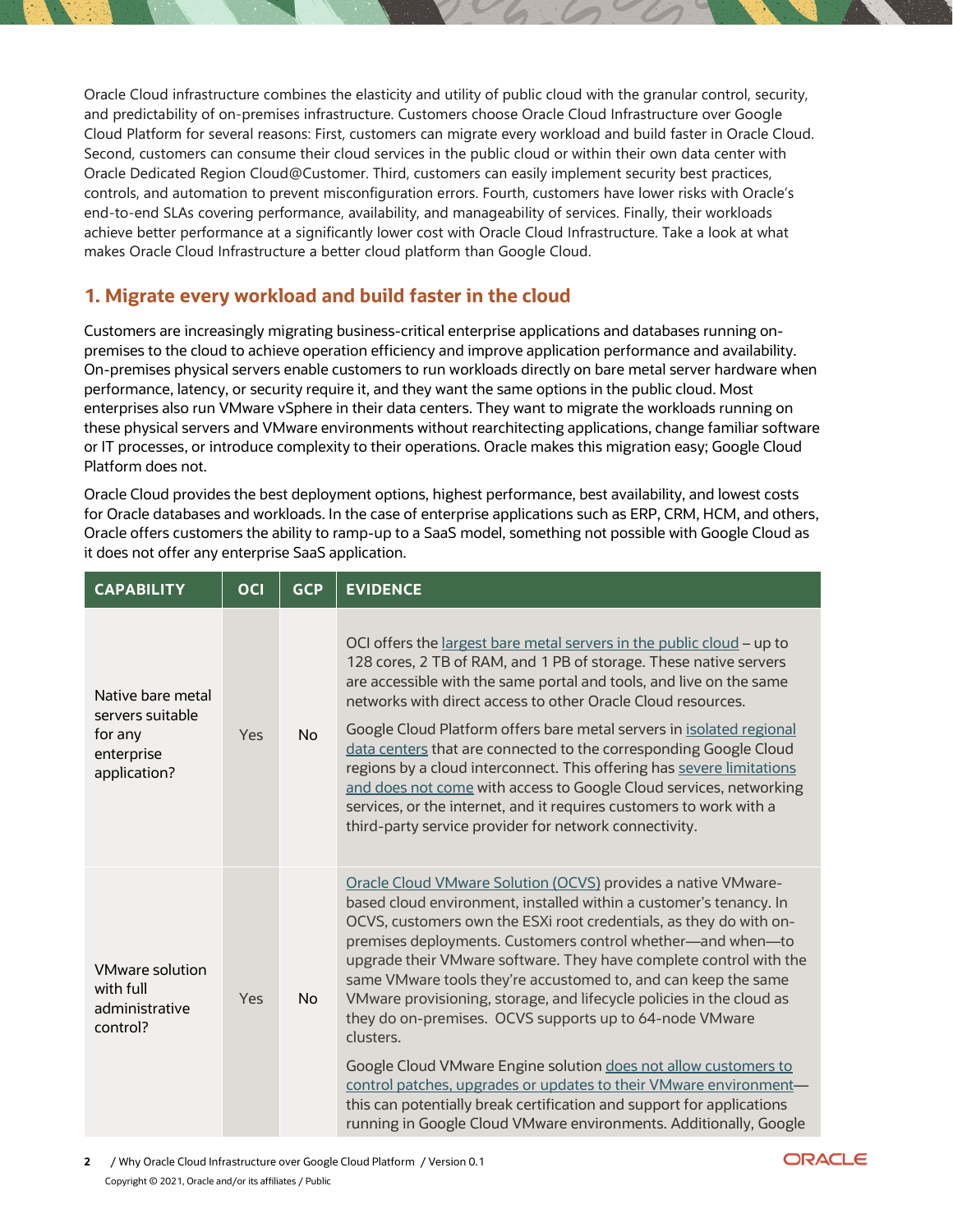|                                                                                  |     |           | Cloud VMware Engine does not provide host-level access to<br>customers for ESXi management.                                                                                                                                                                                                                                                                                                                            |
|----------------------------------------------------------------------------------|-----|-----------|------------------------------------------------------------------------------------------------------------------------------------------------------------------------------------------------------------------------------------------------------------------------------------------------------------------------------------------------------------------------------------------------------------------------|
| The highest<br>scalability for                                                   | Yes | <b>No</b> | Oracle Databases can scale up to 1,600 database server cores and up<br>to 2.5 PB database size (without compression) with Oracle Exadata<br>Cloud Service X8M. Exadata Cloud Service X8M provides 1.6 PB PCI<br>NVMe flash storage and up to 96 TB persistent memory.<br>Oracle software is not authorized for Google Cloud environment and                                                                            |
| enterprise<br>workloads?                                                         |     |           | Google Cloud Platform does not offer a managed Oracle Database<br>service. Google recommends customers to use Google Cloud bare<br>metal solution for Oracle workloads, but it has severe limitations,<br>including no support for Oracle databases and applications, no<br>HA/DR capability, no backup or patching etc.                                                                                               |
| Options to run a                                                                 |     |           | OCI offers fully managed services for Oracle Database, including bare<br>metal and VM database systems, Oracle Exadata database systems,<br>and Oracle Autonomous Database.                                                                                                                                                                                                                                            |
| managed Oracle<br>Database?                                                      | Yes | <b>No</b> | Oracle software is not authorized for Google Cloud environment.<br>Running Oracle Database on a Google Cloud bare metal solution is<br>manual and customer managed, which can be significantly more<br>expensive to set up, run, and maintain.                                                                                                                                                                         |
| The highest<br>performance for<br>Oracle<br>workloads?                           | Yes | <b>No</b> | Oracle workloads have the highest performance running on OCI.<br>Exadata Cloud Service X8M supports an industry-leading 12 million<br>read and 5.6 million write IOPS.                                                                                                                                                                                                                                                 |
|                                                                                  |     |           | Oracle software is not authorized for Google Cloud environment.<br>Customers need to deploy a Google Cloud virtual machine and<br>perform manual setup to create an Oracle database. They also need<br>to properly size the VMs to get the best performance: the current<br>maximum limit for IOPS on Google Cloud VMs is 60,000.                                                                                      |
| The lowest TCO<br>for Oracle                                                     | Yes | No        | OCI provides the lowest TCO for Oracle Databases and applications.<br>Oracle offers Universal Credits and BYOL2PaaS to help customers<br>bring their existing Oracle software licenses to OCI. Oracle provides<br>automation tools to ease the migration of Oracle Applications,<br>Database, and Middleware to OCI.                                                                                                   |
| Database and<br>applications?                                                    |     |           | Oracle software is not authorized for Google Cloud environment.<br>Google Cloud does not offer Universal Credits or BYOL2PaaS for<br>Oracle software. Automation tools (such as Oracle EBS Cloud<br>Manager and PeopleSoft Cloud Manager) are not available on Google<br>Cloud.                                                                                                                                        |
| <b>Oracle Real</b><br>Application<br>Clusters (Oracle<br>RAC) and<br>Exadata for | Yes | <b>No</b> | OCI is the only cloud where customers can run fully supported<br>advanced database options, such as Exadata and Oracle RAC, for<br>scalability and high availability. Exadata Cloud Service offers the<br>highest performance of any cloud database service. Oracle RAC<br>offers capabilities that include multicasting, UDP for networking, and<br>shared host access to single block volumes for the storage layer. |
| mission-critical<br>workloads?                                                   |     |           | Google Cloud has no offering that's similar to Exadata Cloud Service<br>and Oracle RAC.                                                                                                                                                                                                                                                                                                                                |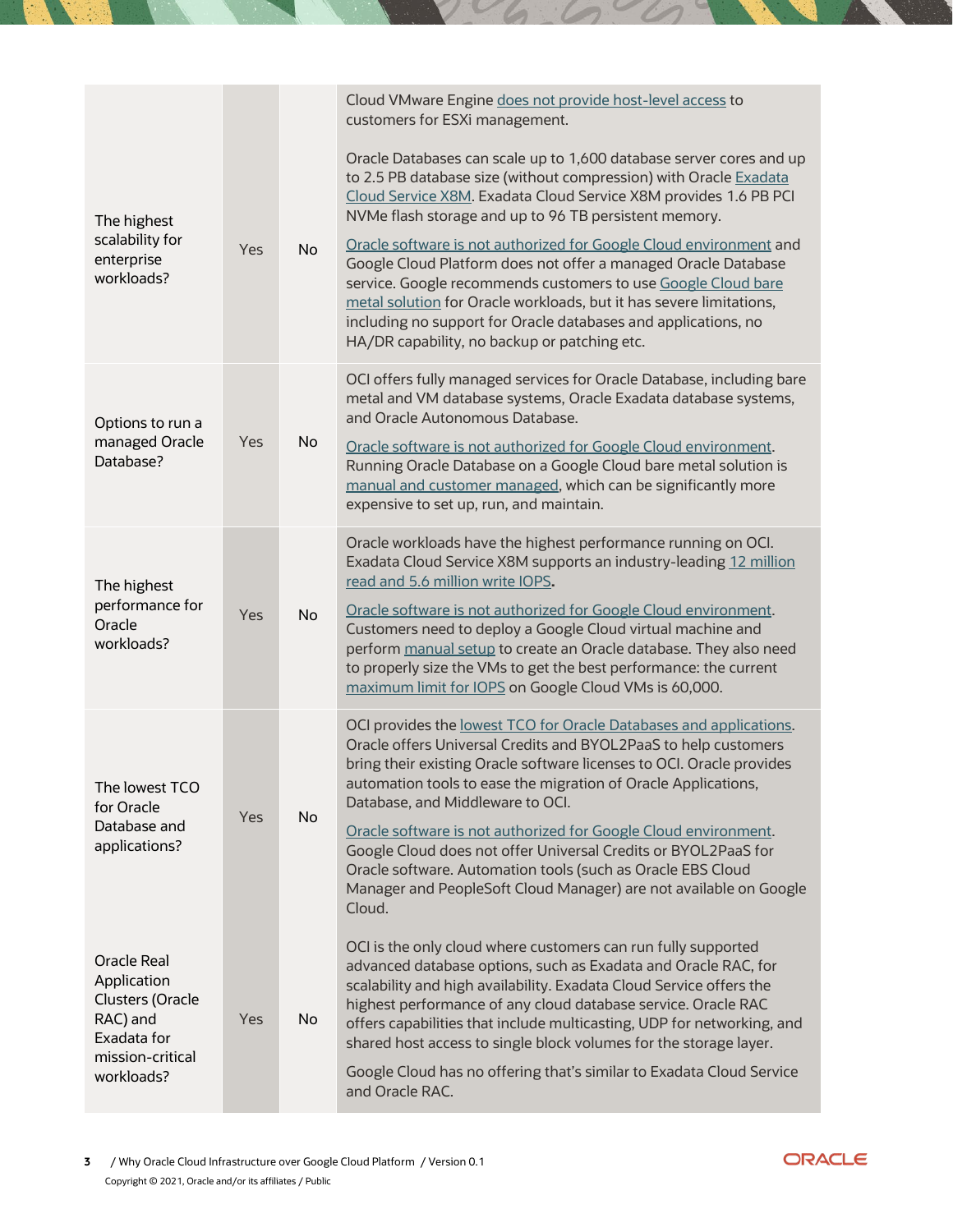| Customer<br>Reference | Link                                             | "Our 30-day trial of Oracle Database Cloud Service confirmed its potential to<br>move our customers quickly and easily to a SaaS model. We also evaluated<br>various scenarios with Google, AWS, and Azure, but found that Oracle offered<br>lower risk, stronger application performance, and less complexity when<br>scaling." |
|-----------------------|--------------------------------------------------|----------------------------------------------------------------------------------------------------------------------------------------------------------------------------------------------------------------------------------------------------------------------------------------------------------------------------------|
|                       | — Oscar Glennon, Commercial Manager, Kagool Ltd. |                                                                                                                                                                                                                                                                                                                                  |

### **2. Deploy the same public cloud power on-premises**

Enterprises choose on-premises infrastructure to help meet their regulatory and data sovereignty requirements, to minimize latency, and to ensure local control of resources. They want to leverage the attributes and benefits of the public cloud while combining them with the isolation and security of on-premises infrastructure.

With Oracle Dedicated Region Cloud@Customer. Oracle gives customers the choice to consume their cloud services in the public cloud or within their own data center. Unlike Google Anthos, Oracle brings its complete portfolio of public cloud services into your data center so you can reduce costs, upgrade legacy applications with modern services, and help address your most demanding data sovereignty and latency requirements. Dedicated Region Cloud@Customer gives customers the best of both worlds.

| <b>CAPABILITY</b>                                                                                   | <b>OCI</b> | <b>GCP</b> | <b>EVIDENCE</b>                                                                                                                                                                                                                                                                                                                                                                                                                                                                                                                                                                                                                                                                                                                                                                                                                                                                                                                                                                                                            |
|-----------------------------------------------------------------------------------------------------|------------|------------|----------------------------------------------------------------------------------------------------------------------------------------------------------------------------------------------------------------------------------------------------------------------------------------------------------------------------------------------------------------------------------------------------------------------------------------------------------------------------------------------------------------------------------------------------------------------------------------------------------------------------------------------------------------------------------------------------------------------------------------------------------------------------------------------------------------------------------------------------------------------------------------------------------------------------------------------------------------------------------------------------------------------------|
| Does your<br>provider's public<br>cloud offer the<br>exact same<br>services in your<br>data center? | Yes        | No         | Oracle offers Dedicated Region Cloud@Customer, a completely managed<br>cloud region that brings all of Oracle's public cloud services (and Oracle<br>Fusion SaaS applications) into a customer's data center and runs them,<br>allowing you to eliminate your data sovereignty concerns. It enables<br>autonomous operations that eliminate human error and help maximize<br>the security of your data, delivers elastic services with the highest<br>performance, and reduces costs with low, consumption-based cloud<br>subscription pricing-all while helping you meet your stringent latency,<br>regulatory, and sovereignty goals when connecting to data center<br>resources.<br>In contrast, you cannot run the complete set of Google Cloud services in<br>your own data center. Google offers Google Container Engine (GKE) to be<br>installed on-premises as a prerequisite for its hybrid offering, Anthos.<br>Other than a few services, none of the other Google Cloud services are<br>available on-premises. |
| Is your operations<br>and security<br>model for on-<br>premises the same<br>as the public<br>cloud? | Yes        | No         | OCI operations teams remotely manages Oracle Dedicated Region<br>Cloud@Customer; customers get new capabilities and security updates<br>the moment they are available in OCI public regions.<br>In contrast, Anthos is not managed by Google, but by customers.<br>Customers do not get new capabilities and security updates when available<br>in Google Cloud public regions.                                                                                                                                                                                                                                                                                                                                                                                                                                                                                                                                                                                                                                            |
| Is your billing<br>model for on-<br>premises<br>deployment the<br>same as the public<br>cloud?      | Yes        | <b>No</b>  | With Oracle Dedicated Region Cloud@Customer, the billing model is the<br>same as public OCI, where customers only pay for what they use. Oracle<br>manages capacity at no additional cost, as long as customers meet their<br>spend commitment.<br>Google Anthos charges based on the number of Anthos cluster vCPUs.<br>Running Anthos on-premises or in VMware is 8X more expensive than<br>running it on Google Cloud or another supported cloud platform.                                                                                                                                                                                                                                                                                                                                                                                                                                                                                                                                                              |

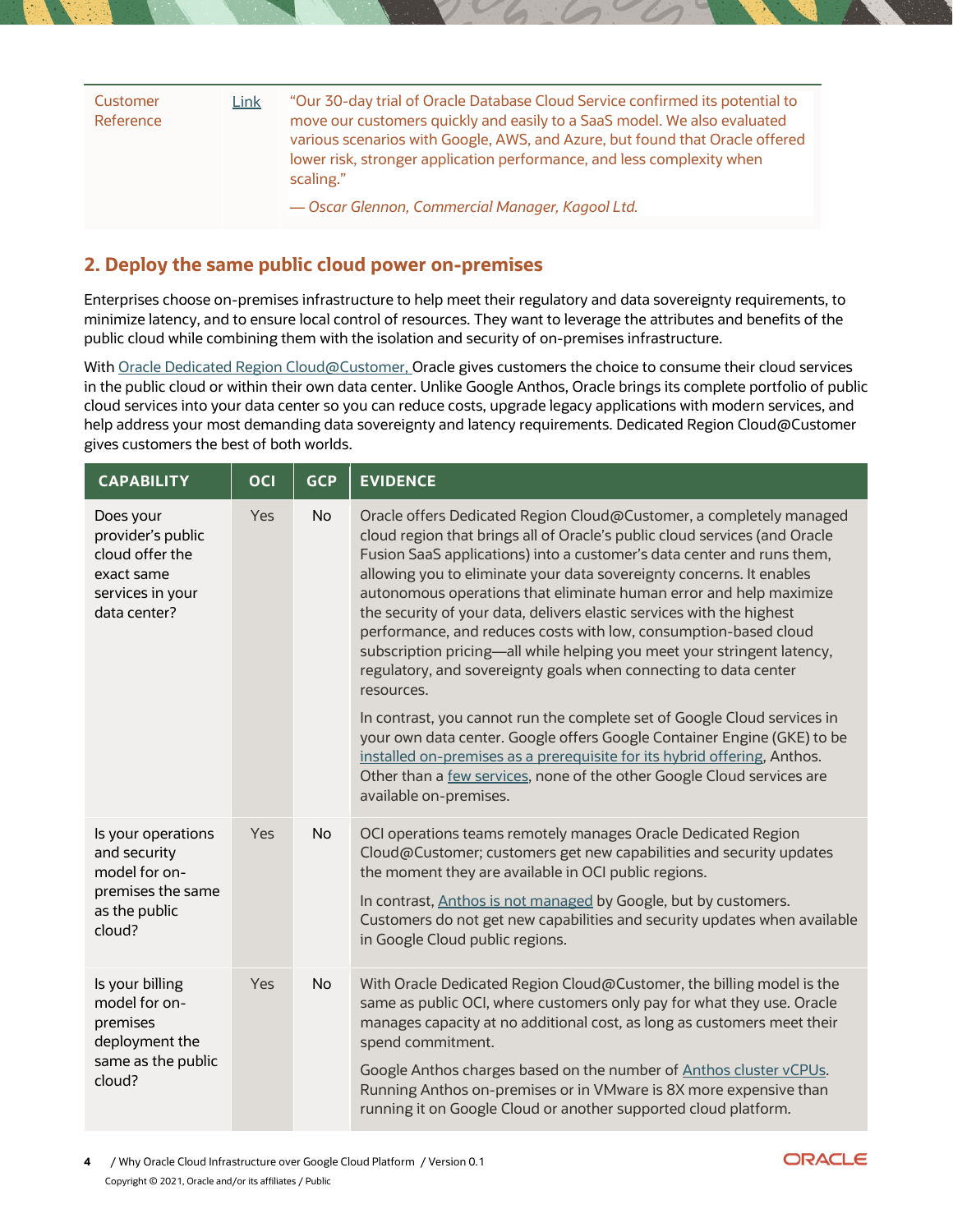| Are the on-<br>premises services<br>covered by the<br>same SLAs as<br>public cloud? | Yes  | No. | Oracle Dedicated Region Cloud@Customer offers the same exact SLAs for<br>availability (99.95% uptime), manageability (API error rate) and<br>performance (disk IOPS, network) as the OCI public cloud.<br>Google does not offer any SLAs for Anthos.                                                                                |
|-------------------------------------------------------------------------------------|------|-----|-------------------------------------------------------------------------------------------------------------------------------------------------------------------------------------------------------------------------------------------------------------------------------------------------------------------------------------|
| Customer<br>Reference                                                               | Link |     | "The choice was pretty simple – there was no other provider that provided the<br>range of services that comes with the Oracle Dedicated Region. We believe we can<br>deliver a modern, scalable and secure solution to help address the Australian<br>government's needs."<br>Rob Kelly, Managing Director, Australian Data Centers |

#### **3. Simplify and automate security with our zero-trust approach**

OCI is designed with a zero-trust, security-first architecture. Unlike Google Cloud, OCI provides you with easy-toimplement security controls and automation to prevent misconfiguration errors and implement security best practices. You can secure your workloads and applications in OCI through a diverse portfolio of security services, including identity and access management, data protection and encryption, unified security controls, infrastructure protection, incident identification, remediation, and compliance services.

| <b>CAPABILITY</b>                                                                                                                        | <b>OCI</b> | <b>GCP</b> | <b>EVIDENCE</b>                                                                                                                                                                                                                                                                                                                                                                                                                                                                                                                                                                                                                                                                 |
|------------------------------------------------------------------------------------------------------------------------------------------|------------|------------|---------------------------------------------------------------------------------------------------------------------------------------------------------------------------------------------------------------------------------------------------------------------------------------------------------------------------------------------------------------------------------------------------------------------------------------------------------------------------------------------------------------------------------------------------------------------------------------------------------------------------------------------------------------------------------|
| Secure enclaves<br>within accounts<br>for the most<br>sensitive<br>workloads?                                                            | Yes        | No         | OCI Security Zones provide a secure enclave within customer tenancies for<br>the most sensitive workloads, where security is mandatory and always on.<br>This helps ensure compute, networking, storage, and database resources<br>comply with security principles, such as always-on encryption, no public<br>access, and automated backups.<br>Google Cloud Platform does not offer any service or feature equivalent to<br><b>OCI Security Zones.</b>                                                                                                                                                                                                                        |
| Do built-in<br>security posture<br>management<br>capabilities<br>provide<br>prescriptive and<br>automated<br>remediation of<br>findings? | Yes        | No.        | Most cloud security failures result from misconfigurations and human<br>error. Oracle Cloud Guard automatically detects security configuration<br>issues across OCI services and can automatically alert administrators or act<br>directly to remediate issues. Cloud Guard is provided at no additional cost.<br>Google Cloud Security Command Center provides capabilities like<br>scanning and detecting configuration errors and automated alerts but<br>does not provide automated remediation of security findings-customers<br>are responsible for developing custom response and remediation<br>workflows. This manual effort leads to additional operational overhead. |
| Security services<br>are included<br>without additional<br>costs?                                                                        | Yes        | <b>No</b>  | Unlike OCI Cloud Guard and Security Advisor, only the Google Security<br>Command Center Standard tier is free of charge. Security Command<br>Center Premium tier is available as either a one year or multiyear fixed<br>price subscription. The annual cost of the subscription is 5% of the<br>customer committed annual or actual annual Google Cloud spend, with a<br>minimum charge of \$25,000.                                                                                                                                                                                                                                                                           |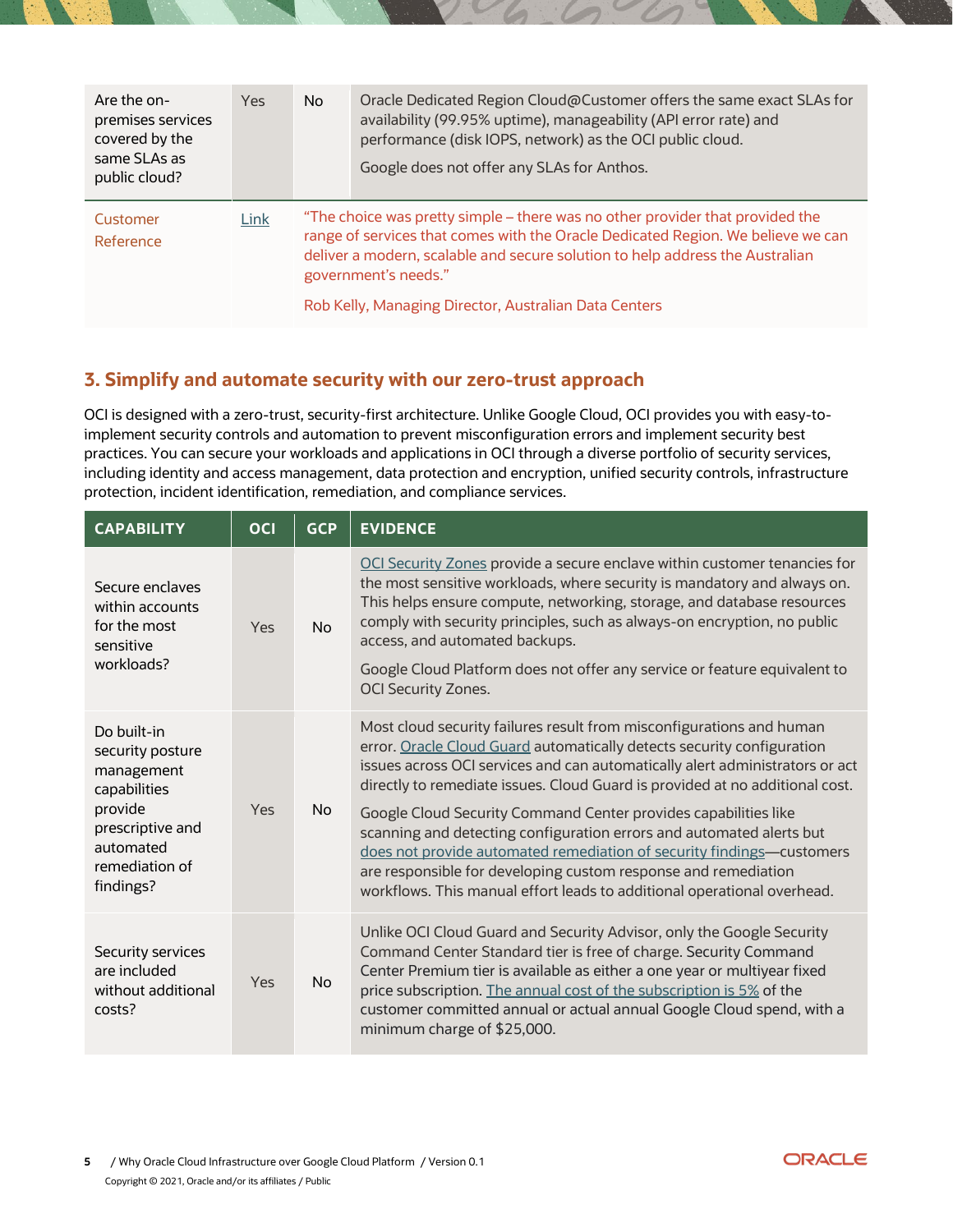| Are you able to<br>enforce role-based<br>access control<br>(RBAC) policies,<br>including applying<br>RBAC policies to<br>tagged resources?         | <b>Yes</b> | <b>No</b>      | OCI Identity and Access Management (OCI IAM) supports granular, role-<br>based access control through policies. It uses a simple SQL-like syntax that<br>is easily understandable, making it easy to manage access across large<br>environments where it is typical to have thousands of security policies.<br>Additionally, OCI IAM supports applying RBAC policies to tagged<br>resources.<br>Google Cloud Identity and Access Management services supports granular<br>role-based access controls but does not support applying RBAC policies to<br>tagged resources. In addition, Google Cloud security policy syntax is more<br>complex than OCI policy syntax and is not easily understandable by<br>humans. |
|----------------------------------------------------------------------------------------------------------------------------------------------------|------------|----------------|--------------------------------------------------------------------------------------------------------------------------------------------------------------------------------------------------------------------------------------------------------------------------------------------------------------------------------------------------------------------------------------------------------------------------------------------------------------------------------------------------------------------------------------------------------------------------------------------------------------------------------------------------------------------------------------------------------------------|
| Does the provider<br>offer a DDoS<br>protection service<br>to mitigate<br>application-layer<br>attacks using<br>traffic-scrubbing<br>capabilities? | <b>Yes</b> | N <sub>o</sub> | OCI provides an anti-DDoS service to mitigate application-layer attacks. It<br>also includes capabilities such as traffic scrubbing and actionable<br>reporting.<br>Google Cloud provides an anti-DDoS service called Cloud Armor to<br>mitigate application-layer attacks, but it does not support traffic scrubbing<br>or actionable reporting.                                                                                                                                                                                                                                                                                                                                                                  |
| Customer<br>Reference                                                                                                                              | Link       |                | "As part of Oracle Cloud Infrastructure, we found Oracle Cloud Guard to be very<br>powerful to help us discover complex security issues. We were able to easily<br>identify posture-based security concerns and learn how to solve the issues to avoid<br>future concerns. As a managed service provider, Oracle Cloud Guard helped ALEF<br>anticipate the right security posture for upcoming compliance regulations for our<br>customers and implement them quickly using existing tools and APIs. Oracle Cloud<br>Guard is a great tool to anticipate security and compliance concerns before they<br>have even occurred!"<br>- Pietro Lascari, Delivery Manager for ALEF                                       |

#### **4. Reduce risk with Oracle's unique SLAs**

Enterprises demand more than just availability from their cloud infrastructure. Mission-critical workloads also require consistent performance, and the ability to manage, monitor, and modify resources running in the cloud at any time. Only Oracle offers end-to-end SLAs covering performance, availability, manageability of services.

| <b>CAPABILITY</b>                   | <b>OCI</b> | <b>GCP</b> | <b>EVIDENCE</b>                                                                                                                                                                                                                                                                                                                                     |
|-------------------------------------|------------|------------|-----------------------------------------------------------------------------------------------------------------------------------------------------------------------------------------------------------------------------------------------------------------------------------------------------------------------------------------------------|
| Manageability<br>SLA <sub>s</sub> ? | <b>Yes</b> | No.        | The elasticity and configurability of infrastructure is part of why people<br>move applications to the cloud. Your services need to be manageable at all<br>times to deliver this benefit. Oracle provides manageability SLAs to ensure<br>your ability to manage, monitor, and modify resources.<br>Google Cloud does offer any manageability SLA. |
| Performance<br>SI As?               | Yes        | No         | It's not enough for your laaS resources to be merely accessible. They<br>should consistently perform the way you expect them to. Oracle is the first<br>cloud vendor to guarantee performance, so you can rely on our<br>infrastructure for enterprise applications.<br>Google Cloud does not offer any financially-backed performance SLA.         |

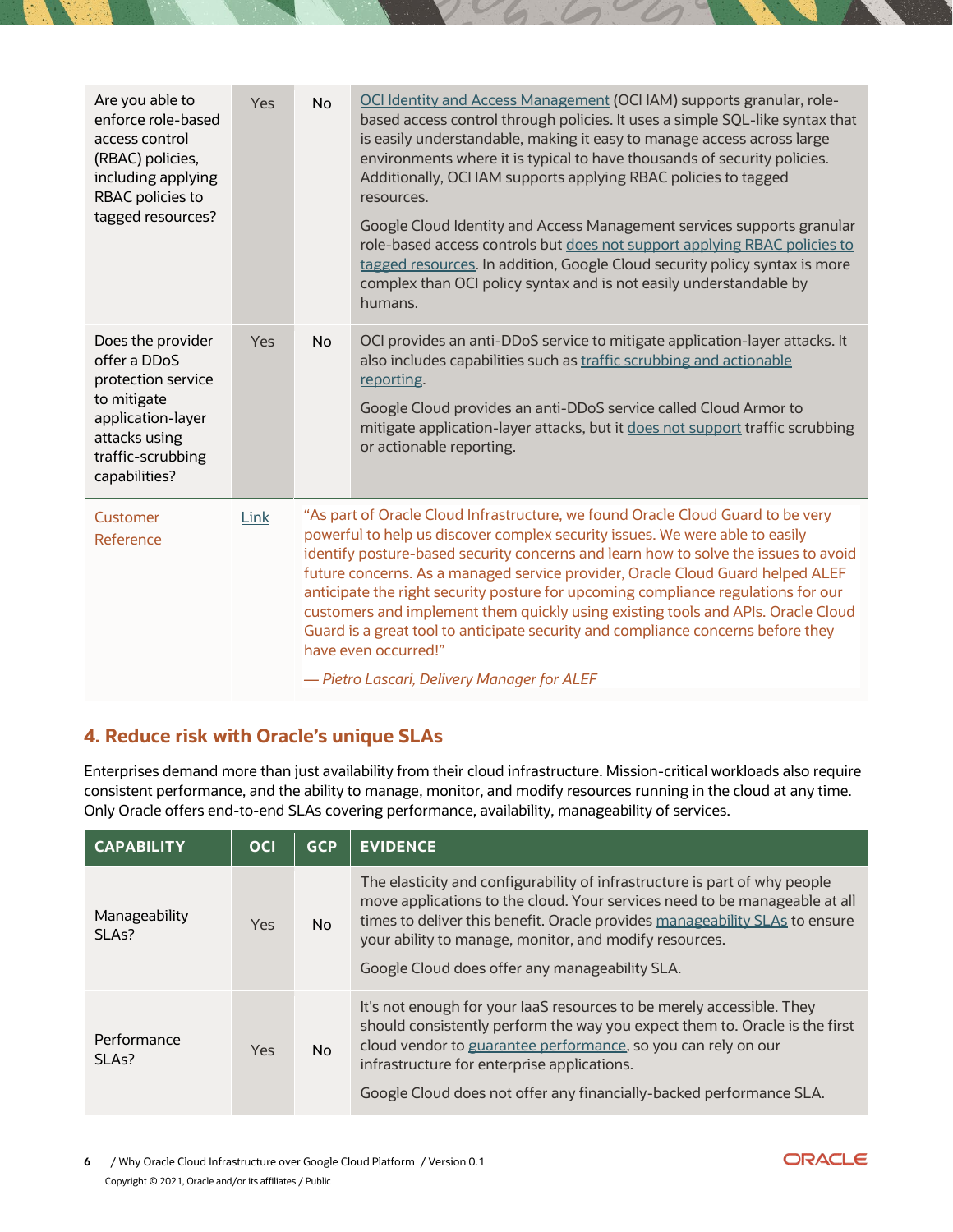## **5. Optimize spend over Google Cloud Platform**

Oracle Cloud Infrastructure provides better performance at a significantly lower cost than Google Cloud. Our pricing structure is simple, predictable, and transparent, with none of surprises associated with Google Cloud. Additionally, OCI charges the same flat rate for all regions worldwide, which means there are no hidden cost variances if your business expands globally.

Oracle also provides [Universal Credits,](https://www.oracle.com/cloud/bring-your-own-license/faq/universal-credit-pricing.html) which enable customers to use any Oracle Cloud Infrastructure or platform service in any region at a significant savings, with a predictable monthly spend commitment. But just because your cloud spend is monthly, doesn't mean your usage has to be: These credits don't expire at the end of the month—they can be used at any time during the 12-month contract window.

| <b>CAPABILITY</b>                                                                                | <b>OCI</b> | <b>GCP</b> | <b>EVIDENCE</b>                                                                                                                                                                                                                                                                                                                                                                                                                                  |
|--------------------------------------------------------------------------------------------------|------------|------------|--------------------------------------------------------------------------------------------------------------------------------------------------------------------------------------------------------------------------------------------------------------------------------------------------------------------------------------------------------------------------------------------------------------------------------------------------|
| Is the cloud<br>platform<br>designed to<br>deliver consistent<br>and predictable<br>performance? | Yes        | <b>No</b>  | OCI provides near bare metal performance for compute, storage and<br>networking. In addition, OCI does not oversubscribe network, compute, or<br>memory resources. As a result, customers can benefit from reduced jitter,<br>lower latency, higher packets per second, and lower CPU overhead. OCI<br>enables customers to run their most important enterprise workloads,<br>knowing that they will get consistent and predictable performance. |
|                                                                                                  |            |            | Google Compute Engine Persistent Disk has far lower IOPS/throughput<br>performance than equivalent OCI Block Volumes. For example, a 500 GB<br>GCE Zonal SSD Persistent Disk supports 15,000 IOPS and 240 MB/s, while<br>OCI Block Volume Higher Performance option supports 35,000 IOPS and<br>280 MB/s throughput.                                                                                                                             |
| Are cloud<br>compute,<br>storage, and<br>network prices<br>lower than<br>competitors?            | Yes        | <b>No</b>  | OCI offers consistent, transparent, and low pricing globally. OCI standard<br>Intel-based VMs are 38% cheaper than equivalent Google Compute Engine<br>instances, OCI Block Storage is 77% cheaper than GCE persistent disk and<br>OCI data egress is 95% cheaper than Google Cloud data egress.                                                                                                                                                 |
|                                                                                                  |            |            | Cost compared between a GCE e2-highmem-2 (2 vCPU, 16 GiB RAM) Linux,<br>on-demand, US-east4 and OCI VM.Standard2.1 (1 OCPU, 15 GB RAM),<br>Linux, on-demand VM.                                                                                                                                                                                                                                                                                  |
|                                                                                                  |            |            | Cost compared between 500 GB GCE Zonal Persistent Disk, US-east4 and<br>OCI Block Volume 500 GB Balanced Performance disk.                                                                                                                                                                                                                                                                                                                       |
| Does the cloud<br>vendor have low,<br>consistent pricing<br>globally?                            | Yes        | <b>No</b>  | OCI has globally consistent pricing. Oracle designed OCI for a consistent<br>experience, both in performance and cost, wherever you want to deploy. For<br>customers who have applications and workloads running in multiple regions,<br>it is easy to plan and budget for cloud expenditure.                                                                                                                                                    |
|                                                                                                  |            |            | In contrast, Google charges for the same compute instances differently in<br>different regions, causing higher costs when running their applications in<br>multiple regions, especially outside of the US. For example, the Google<br>Compute Engine E2 high-memory instances are 10% more expensive in<br>asia-southeast1 region and 40% more expensive in southamerica-east1<br>region.                                                        |